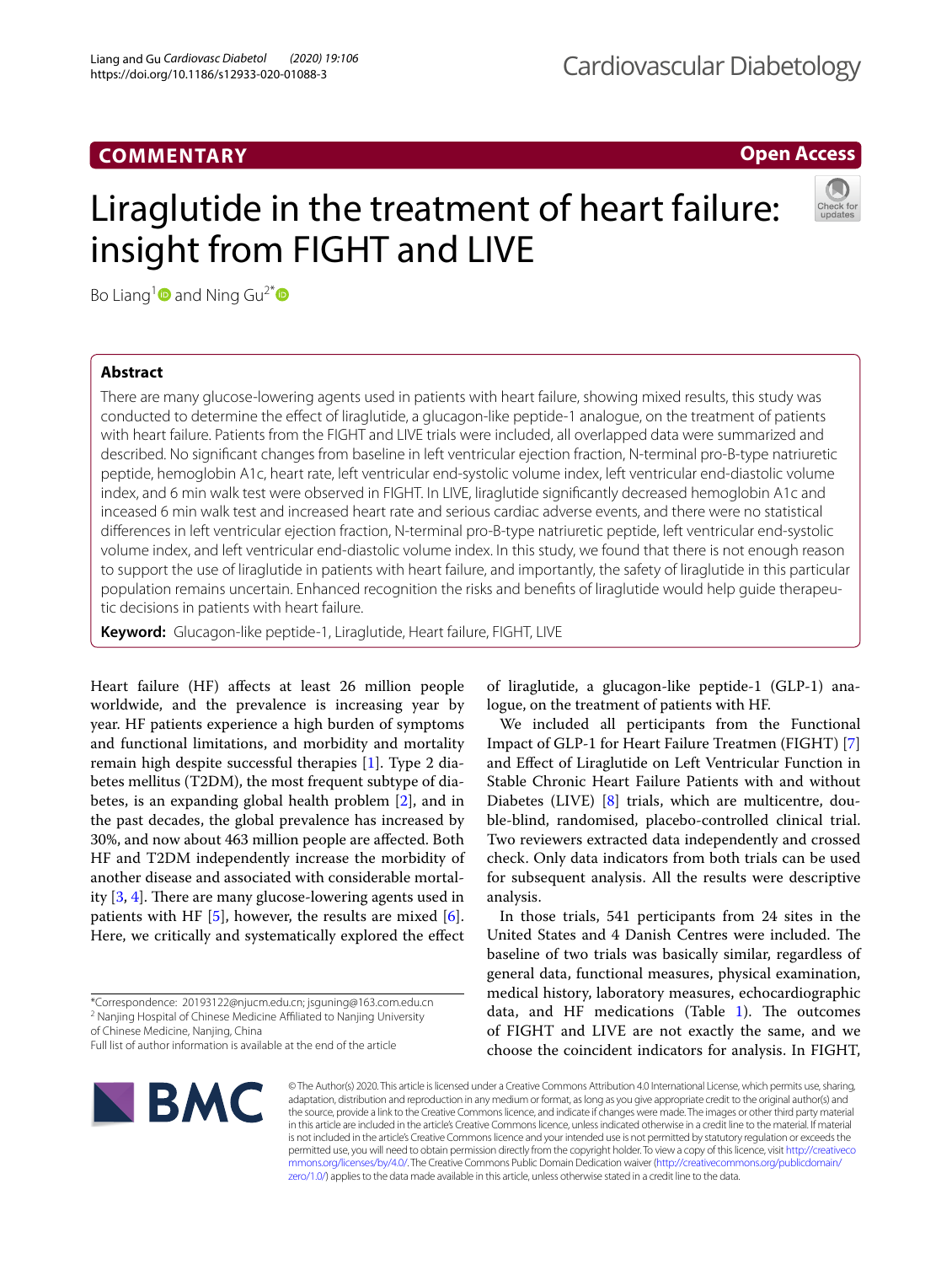# <span id="page-1-0"></span>**Table 1 The details of FIGHT and LIVE trials**

|                                 | <b>FIGHT</b>              |                       | LIVE                      |                  |
|---------------------------------|---------------------------|-----------------------|---------------------------|------------------|
|                                 | Liraglutide ( $N = 154$ ) | Placebo ( $N = 146$ ) | Liraglutide ( $N = 122$ ) | Placebo (N= 119) |
| Genaral data                    |                           |                       |                           |                  |
| Age                             | $62(52-68)$               | $61(51-67)$           | $65 \pm 9.2$              | $65 \pm 10.7$    |
| Male                            | 123 (80%)                 | 113 (77%)             | 109 (89%)                 | 106 (89%)        |
| BMI ( $kg/m2$ )                 | $31(26-36)$               | $33(25-38)$           | $28.0 \pm 3.8$            | $29.8 \pm 4.6$   |
| Functional measures             |                           |                       |                           |                  |
| 6MWT (m)                        | 234 (143-313)             | 212 (141-311)         | $453 \pm 104$             | $441 \pm 122$    |
| <b>NYHA</b>                     |                           |                       |                           |                  |
| $\mathbf{I}$                    | 4(3%)                     | 8(5%)                 | 36 (30%)                  | 35 (29%)         |
| $\mathbb{I}$                    | 49 (32%)                  | 36 (25%)              | 65 (53%)                  | 64 (54%)         |
| Ш                               | 93 (60%)                  | 96 (66%)              | 17 (14%)                  | 16 (13%)         |
| $\mathsf{IV}$                   | 8 (5%)                    | 6(4%)                 | 4(3%)                     | 4(3%)            |
| Physical examination            |                           |                       |                           |                  |
| SBP                             | 108 (99-120)              | 108 (99-118)          | $128 \pm 20$              | $127 \pm 18$     |
| <b>HR</b>                       | 75 (68-85)                | 76 (68-88)            | $67 + 10$                 | $67 + 11$        |
| Medical history                 |                           |                       |                           |                  |
| T <sub>2</sub> DM               | 91 (59%)                  | 87 (60%)              | 39 (32%)                  | 35 (29%)         |
| AF                              | 74 (48%)                  | 70 (48%)              | 34 (28%)                  | 34 (29%)         |
| Ischemic heart disease          | 133 (86%)                 | 113 (77%)             | 72 (59%)                  | 73 (61%)         |
| Laboratory measures             |                           |                       |                           |                  |
| NT-proBNP (pg/mL)               | 1936 (1075-4231)          | 2083 (1020-4333)      | 413 (208-926)             | 388 (153-880)    |
| HbA1c (%)                       | $6.6(6.6 - 7.6)$          | $6.7(5.9 - 7.9)$      | $5.9 \pm 0.7$             | $6.0 \pm 0.8$    |
| Echocardiographic data          |                           |                       |                           |                  |
| LVEF (%)                        | $25(20-33)$               | 25 (19-32)            | $33.7 \pm 7.6$            | $35.4 \pm 9.4$   |
| LVESV (mL)                      | 104 (78-130)              | 100 (80-1330          | $111 \pm 60$              | $109 + 78$       |
| LVEDV (mL)                      | 140 (112-173)             | 137 (115-174)         | $163 + 71$                | $165 \pm 111$    |
| E/e'                            | $22(17-28)$               | $23(18-30)$           | $12.6 \pm 6.0$            | $11.7 \pm 5.5$   |
| Heart failure medications       |                           |                       |                           |                  |
| ACEI/ARB                        | 112 (73%)                 | 104 (71%)             | 118 (97%)                 | 115 (97%)        |
| β-Blocker                       | 143 (93%)                 | 139 (95%)             | 113 (93%)                 | 108 (91%)        |
| Aldosterone recepter antagonist | 88 (57%)                  | 89 (61%)              | 59 (48%)                  | 54 (45%)         |
| Loop diuretic                   | 151 (98%)                 | 146 (100%)            | 90 (74%)                  | 90 (76%)         |
| Lipid-lowering agent            | 110 (71%)                 | 110 (75%)             | 96 (79%)                  | 92 (77%)         |
| Treatmen effect                 |                           |                       |                           |                  |
| LVEF                            | $-0.1$ ( $-2.3-2.1$ )     |                       | $-0.8$ ( $-2.1-0.5$ )     |                  |
| LVESV                           | $5(-2.6-12.7)$            |                       | $2.6$ (-1.2-6.4)          |                  |
| LVEDV                           | $6.7$ ( $-2.6-16$ )       |                       | $3.4 (-2.3 - 9.2)$        |                  |
| 6MWT                            | $5(-29-39)$               |                       | $24(2-47)$                |                  |
| NT-proBNP (pg/mL)               | $-155$ ( $-1368-1058$ )   |                       | $-140(-317-37)$           |                  |
| HbA1c (%)                       | $-0.33(-0.67-0)$          |                       | $-0.4(-0.5 - 0.3)$        |                  |
| <b>HR</b>                       | $-1.6(-4.8-1.6)$          |                       | $7(5-9)$                  |                  |

*FIGHT* Functional Impact of GLP-1 for Heart Failure Treatmen, *LIVE* Efect of Liraglutide on Left Ventricular Function in Stable Chronic Heart Failure Patients with and without Diabetes, *BMI* body mass index, *6MWT* 6-min walk test, *NYHA* New York Heart Association, *SBP* systolic blood pressure, *HR* heart rate, *T2DM* type 2 diabetes mellitus, *AF* atrial fbrillation, *NT-proBNP* N-terminal pro-B-type natriuretic peptide, *HbA1* chemoglobin A1c, *LVEF* left ventricular ejection fraction, *LVESV* left ventricular end-systolic volume index, *LVEDV* left ventricular end-diastolic volume index, *E/e'* ratio of early mitral infow velocity to early diastolic medial mitral annular velocity, *ACEI* angiotensin-converting enzyme inhibitor, *ARB* angiotensin receptor blocker

liraglutide decreased left ventricular ejection fraction, N-terminal pro-B-type natriuretic peptide, hemoglobin A1c and heart rate, and increased left ventricular end-systolic volume index, left ventricular end-diastolic volume index, and 6 min walk test, compared with placebo. However, there was no statistical diference. In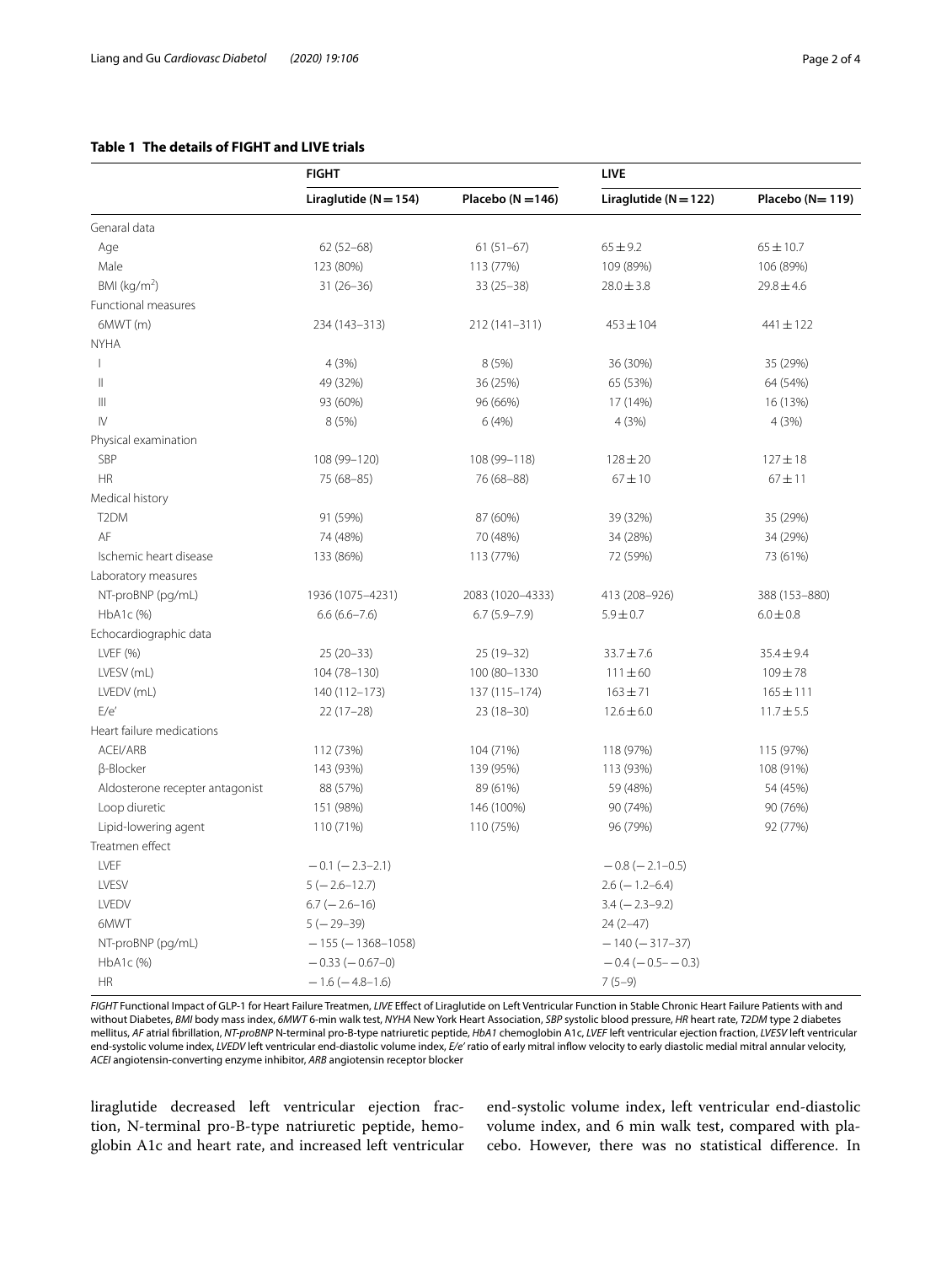LIVE, liraglutide signifcantly decreased hemoglobin A1c  $(P<0.0001)$  and inceased 6 min walk test  $(P=0.04)$  and heart rate  $(P<0.0001)$ , compared with placebo. There were no statistical diferences in the infuence of the abovementioned outcomes that coincided with FIGHT (Table [1](#page-1-0)).

In LEADER, the rate of the primary composite outcome in the time-to-event analysis (the frst occurrence of death from cardiovascular causes, nonfatal myocardial infarction or nonfatal stroke) among patients with T2DM and high cardiovascular risk was lower with liraglutide than with placebo, whereas the number of hospitaion for HF was reduced non-signifcantly in the active arm [\[9](#page-3-8)]. The encouraging results of this study may only indicate the potential strong benefts of liraglutide for diabetic patients with high cardiovascular risk. In our study, we specifcally included patients with demonstrated HF, not with high cardiovascular risk, to evaluate the efectiveness and safety of liraglutide, and we concluded that liraglutide may be helpful for patients with HF. After careful investigation, we found that the results of FIGHT and LIVE were not identical. The reasons may be various. Firstly, the prescription of liraglutide is diferent. Liraglutide dosage uptitration as tolerated every 14 days from 0.6 to 1.2 to 1.8 mg/d during the frst 30 days of the FIGHT trial, whereas subcutaneous injectable liraglutide was introduced at a dose of 0.6 mg/day, which was increased to 1.2 mg/day after 1 week and to 1. 8 mg/day thereafter in the LIVE trial. Although a dose increase could be postponed depending on the patient's tolerance to the trial product or reduced at any time during the trial if required, diferent administration of liraglutide may also have an impact on the results. For later trials, we may need a unified way of liraglutide dosing. The second may be recommended because it is consistent with LEADER [[9,](#page-3-8) [10](#page-3-9)]. Secondly, though HF with left ventricular ejection fraction<45% was included, it was clear that the degree of HF in FIGHT was more severe than that in LIVE, because it was dominated by New York Heart Association Class II and III (90%). Additionally, two studies were conducted in diferent country, which may result in excursion in race. Finally, results from LIVE indicated that treatment with liraglutide was associated with an increase in heart rate and more serious cardiac adverse events. More data on the safety of liraglutide in patients with HF are needed.

In this study, we found that there is not enough reason to support the use of liraglutide in patients with HF, which is consistent with the latest updated meta-analysis of 43 randomized controlled trials [[11\]](#page-3-10). Another a network meta-analysis of 171,253 participants from 91 randomized controlled trials also

showed that GLP-1 analogue was significantly inferior to sodium-glucose co-transporters 2 inhibitors in terms of HF risk [[12](#page-3-11)]. Among patients with HF and T2DM, after adjusting for baseline characteristics and disease risk factors, the use of GLP-1 analogue was associated with higher risk of HF hospitalization compared to dipeptidyl peptidase-4 inhibitors, though the association was not statistically significant [[13](#page-3-12)]. In the spontaneously developed HF model of J2N-k hamsters, liraglutide exerted further deteriorated cardiac function with overt fibrosis and cardiac enlargement [[14\]](#page-3-13). However, clinical evidences showed that liraglutide reduced early left ventricular diastolic filling and left ventricular filling pressure, thereby unloading the left ventricle [[15](#page-3-14), [16](#page-3-15)]. Renal dysfunction is often associated with HF. Interestingly, liraglutide was not associated with excess risk of worsening renal function compared with placebo [[17](#page-3-16)], result from post hoc analysis of FIGHT, supporting the relative renal safety profile of liraglutide among patients with HF. Additionaly, GLP-1 analogue reveals cardiovascular and renal protective effects, although this effect is not as evident as sodium-glucose co-transporters 2 inhibitor [[18](#page-3-17), [19](#page-3-18)].

In summary, the results of the body of existing evidence do not support the use of liraglutide in HF. Importantly, the safety of liraglutide in this particular population remains uncertain. Therefore, further studies are needed to assess the risks and benefts of liraglutide in patients with HF.

### **Abbreviations**

FIGHT: Functional Impact of GLP-1 for Heart Failure Treatmen; GLP-1: Glucagon-like peptide-1; HF: Heart failure; LIVE: Efect of Liraglutide on Left Ventricular Function in Stable Chronic Heart Failure Patients with and without Diabetes; T2DM: Type 2 diabetes mellitus.

### **Acknowledgements**

We thank all scientists and participants involved in the FIGHT and LIVE trials.

## **Authors' contributions**

Both authors researched data for the article, discussed its content, wrote the manuscript, and reviewed and edited it before submission. Both authors read and approved the fnal manuscript.

### **Funding**

None.

**Availability of data and materials** Not applicable.

**Ethics approval and consent to participate** Not applicable.

# **Consent for publication**

Not applicable.

### **Competing interests**

The authors declare that they have no competing interests.